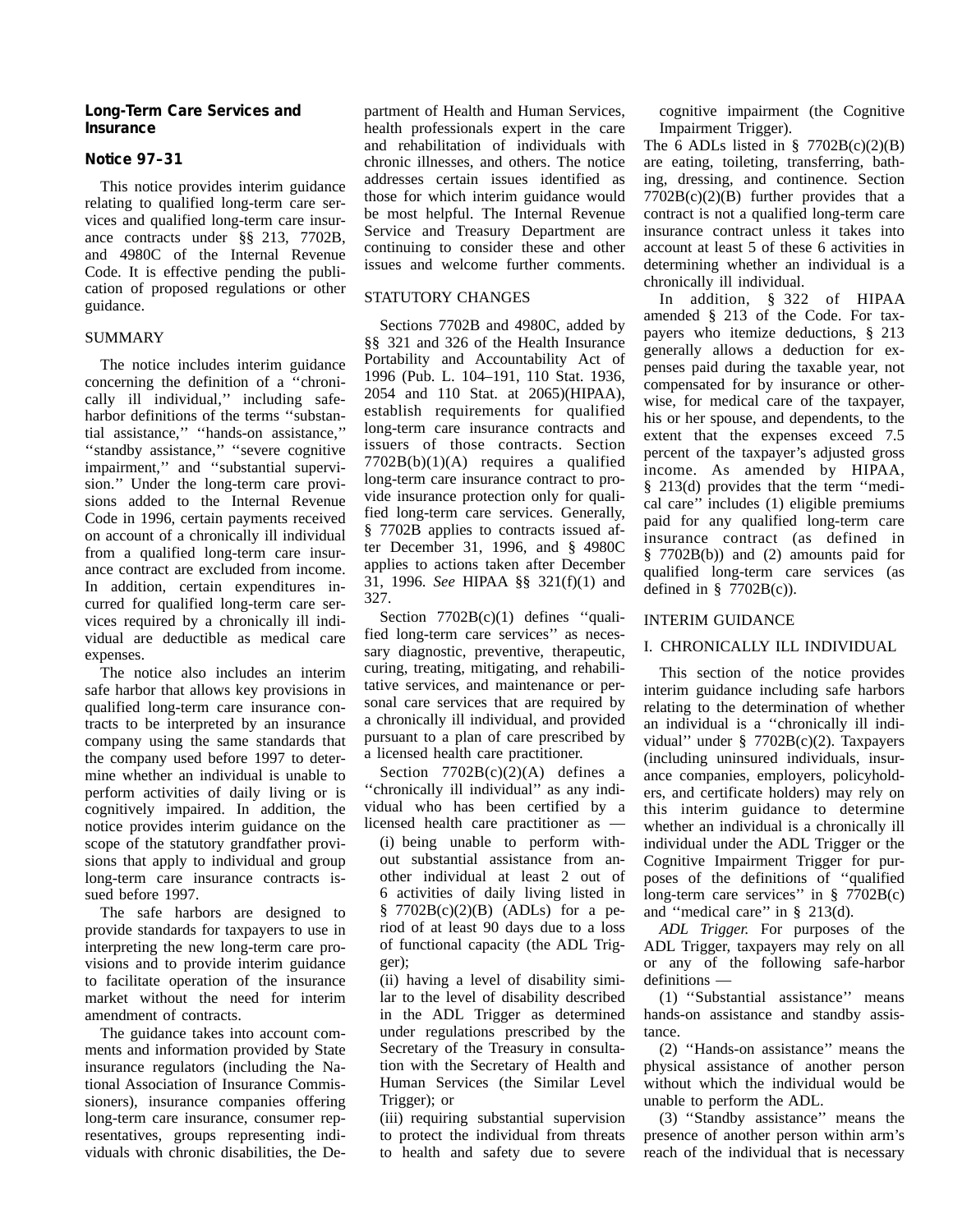to prevent, by physical intervention, injury to the individual while the individual is performing the ADL (such as being ready to catch the individual if the individual falls while getting into or out of the bathtub or shower as part of bathing, or being ready to remove food from the individual's throat if the individual chokes while eating).

An individual is a chronically ill individual under the ADL Trigger only if a licensed health care practitioner has certified that the individual is unable to perform (without substantial assistance from another individual) at least 2 ADLs for a period of at least 90 days due to a loss of functional capacity. This 90-day requirement does not establish a waiting period before which benefits may be paid or before which services may constitute qualified long-term care services.

*Cognitive Impairment Trigger.* For purposes of the Cognitive Impairment Trigger, taxpayers may rely on either or both of the following safe-harbor definitions—

(1) ''Severe cognitive impairment'' means a loss or deterioration in intellectual capacity that is (a) comparable to (and includes) Alzheimer's disease and similar forms of irreversible dementia, and (b) measured by clinical evidence and standardized tests that reliably measure impairment in the individual's (i) short-term or long-term memory, (ii) orientation as to people, places, or time, and (iii) deductive or abstract reasoning.

(2) ''Substantial supervision'' means continual supervision (which may include cuing by verbal prompting, gestures, or other demonstrations) by another person that is necessary to protect the severely cognitively impaired individual from threats to his or her health or safety (such as may result from wandering).

Under the Cognitive Impairment Trigger, unlike the ADL Trigger, a qualified long-term care insurance contract is not required to take any ADL into account for purposes of determining whether an individual is a chronically ill individual.

*Safe-Harbor for Continuation of Pre-1997 Insurance Standards.* This safe harbor applies to post-1996 long-term care insurance contracts (including any pre-1997 contracts not grandfathered under § 321(f)(2) and the grandfather rules in this notice for certain pre-1997 insurance contracts) issued by an insurance company with outstanding pre-1997 long-term care insurance contracts that base eligibility for payments upon the inability to perform any of the ADLs

(eating, toileting, transferring, bathing, dressing, and continence) or cognitive impairment. Insurance companies, policyholders, and certificate holders may rely on this safe harbor (as well as the safe-harbor definitions above for the ADL and Cognitive Impairment Triggers) to determine whether an individual is a chronically ill individual under both or either the ADL Trigger and the Cognitive Impairment Trigger for purposes of the definition of a ''qualified long-term care insurance contract,'' whether or not the post-1996 contracts generally incorporate the provisions of  $§ 7702B(c)(2)$ . In order to rely on any of these safe harbors for federal tax purposes, contracts are not required to incorporate or refer to the safe harbors.

In applying the ADL Trigger to its post-1996 contracts, an insurance company is permitted to use the same standards that it uses to determine whether an individual is unable to perform an ADL for purposes of eligibility for benefit payments under its pre-1997 contracts (''pre-1997 ADL standards''). If the insurance company makes determinations regarding an individual's inability to perform an ADL under a post-1996 contract using its pre-1997 ADL standards, the contract will be deemed to satisfy the requirement under the ADL Trigger that an individual is unable to perform (without substantial assistance from another person) that ADL due to a loss of functional capacity. For example, if an insurance company has outstanding pre-1997 longterm care insurance contracts that provide for benefit payments if the insured is unable to perform at least 2 ADLs (whether or not the contracts refer to substantial assistance), the company may interpret ''substantial assistance'' for purposes of the ADL Trigger as requiring the same assistance as the company requires under its pre-1997 contracts.

In applying the Cognitive Impairment Trigger to its post-1996 contracts, an insurance company is permitted to use the same standards that it uses to determine whether an individual qualifies for benefits due to cognitive impairment under its pre-1997 contracts (''pre-1997 cognitive impairment standards''). If the insurance company makes determinations regarding an individual's cognitive impairment under a post-1996 contract using its pre-1997 cognitive impairment standards, the contract will be deemed to satisfy the requirement under the Cognitive Impairment Trigger that an individual requires substantial supervision to protect the individual from threats to health and safety due to severe cognitive impairment.

This safe harbor for continuation of pre-1997 insurance standards applies only for purposes of determining whether an individual (1) is unable to perform (without substantial assistance from another person) an ADL due to a loss of functional capacity or (2) requires substantial supervision to protect the individual from threats to health and safety due to severe cognitive impairment. This safe harbor does not apply for purposes of the other statutory requirements of  $\S$  7702B(c)(2), such as (1) the requirement that an individual's loss of functional capacity apply to at least 2 of 5 or 6 ADLs, (2) the requirement for a certification by a licensed health care practitioner, and (3) the 90-day requirement. These statutory requirements must be satisfied in order for the individual to be a ''chronically ill individual'' under the ADL or Cognitive Impairment Trigger, whether or not similar requirements are imposed under the insurance company's pre-1997 contracts.

### II. QUALIFIED LONG-TERM CARE INSURANCE

This section of the notice addresses certain issues relating to the consumer protection provisions of §§ 7702B(b),  $7702B(g)$ , and 4980C, rules for adjustments to nonforfeiture benefits under  $\frac{8}{9}$  7702B(g)(4), and the grandfather rules for certain pre-1997 insurance contracts. Taxpayers (including insurance companies, employers, policyholders, and certificate holders) may rely on this interim guidance for purposes of the definition of ''qualified long-term care insurance contract'' in § 7702B(b) and the requirements of § 4980C.

*Consumer Protections Applicable to Long-Term Care Insurance.* Under §§ 7702B(b)(1)(F), 7702B(g), and 4980C, qualified long-term care insurance contracts and issuers of those contracts are required to satisfy certain requirements of the Long-Term Care Insurance Model Act (Model Act) and Long-Term Care Insurance Model Regulation (Model Regulation) promulgated by the National Association of Insurance Commissioners (NAIC), as adopted as of January 1993. The requirements for qualified long-term care insurance contracts under  $\S$  7702B(b)(1)(F) and 7702B(g) relate to guaranteed renewal or noncancellability, prohibitions on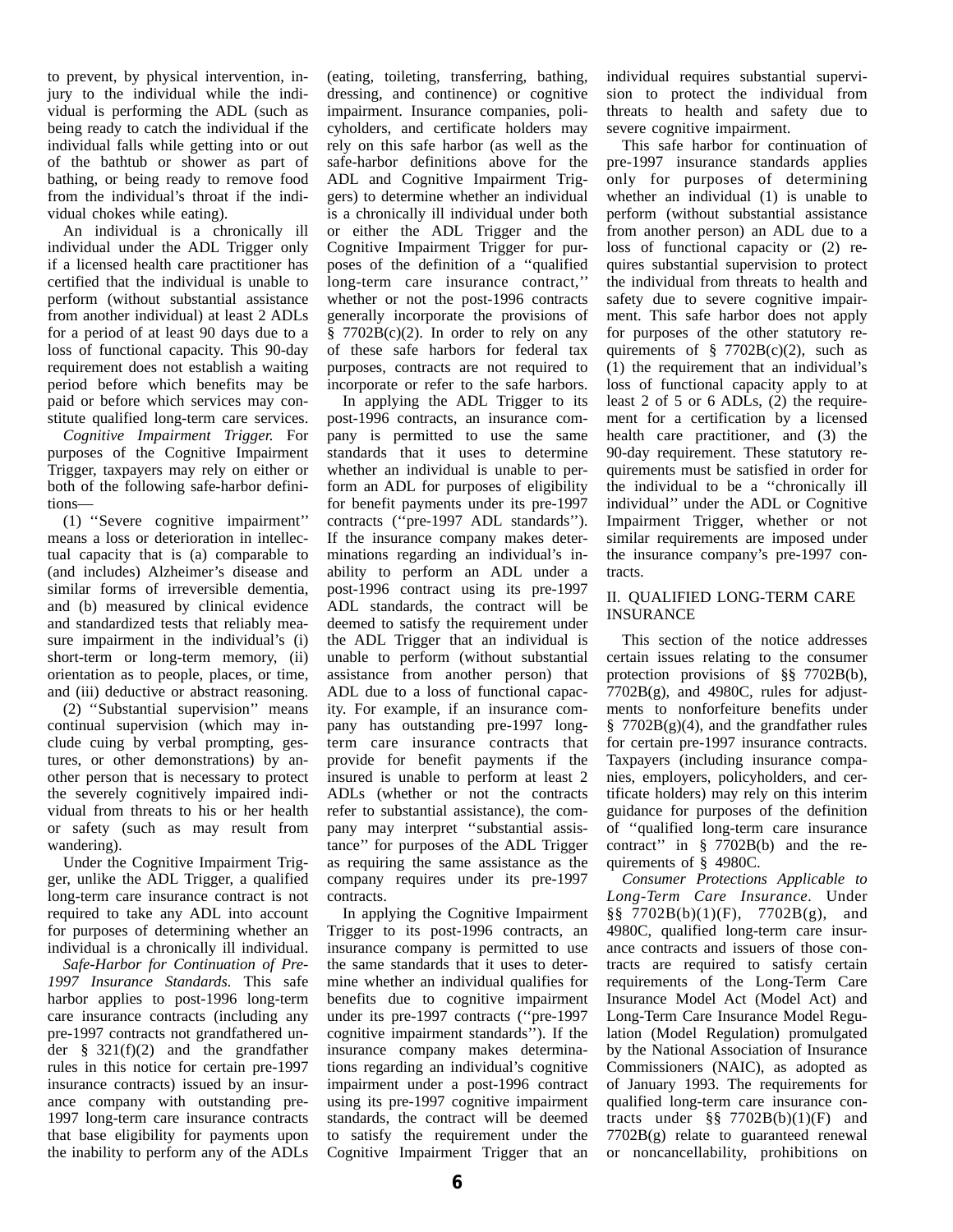limitations and exclusions, extension of benefits, continuation or conversion of coverage, discontinuance and replacement of policies, unintentional lapse, disclosure, prohibitions against postclaims underwriting, minimum standards, inflation protection, prohibitions against preexisting conditions and probationary periods, and prior hospitalization. The requirements for qualified long-term care insurance contracts under § 4980C relate to application forms and replacement coverage, reporting requirements, filing requirements for marketing, standards for marketing, appropriateness of recommended purchase, standard format outline of coverage, delivery of a shopper's guide, right to return, outline of coverage, certificates under group plans, policy summary, monthly reports on accelerated death benefits, and incontestability period.

Sections 7702B and 4980C reference NAIC model provisions that specify exact language (including punctuation), captions, format, and content that must be included in long-term care insurance contracts, applications, outlines of coverage, policy summaries, and notices. *See, e.g.*, §§ 10, 13, and 24 of the Model Regulation.

In the case of a State that has adopted all or any portion of the Model Act or Model Regulation, compliance with the applicable requirement of State law is considered compliance with the parallel Model Act or Model Regulation requirement specified in § 7702B(g) or § 4980C, and failure to comply with that requirement of State law is considered failure to comply with the parallel Model Act or Model Regulation requirement in § 7702B(g) or § 4980C. For example, if a particular State has adopted Section 6C of the Model Act (relating to preexisting conditions), then, for a contract that is subject to that State's insurance laws, compliance with that State law is considered compliance with §  $7702B(g)(2)(A)(ii)(I)$  and failure to comply with that State law is considered failure to comply with  $\frac{8}{9}$  7702B(g)(2)(A)(ii)(I). In accordance with  $§$  4980 $C(f)$ , in the case of a State that imposes a requirement that is more stringent than the analogous requirement imposed by § 7702B(g) or § 4980C, compliance with the applicable requirement of State law is considered compliance with the parallel Model Act or Model Regulation requirement in § 7702B(g) or § 4980C.

If a State has not adopted a provision of the Model Act or Model Regulation that is specified in  $\S$  7702B(g) or § 4980C (and has not adopted a requirement that is more stringent than the requirement imposed by that provision), the language, caption, format, and content requirements imposed by the Model Act or Model Regulation provision with respect to contracts, applications, outlines of coverage, policy summaries, and notices will be considered satisfied for a contract subject to the law of that State if the language, captions, format, and content are substantially identical in all material respects to those required under that Model Act or Model Regulation provision.

*Adjustments to Nonforfeiture Benefits Under Insurance Contracts.* Section  $7702B(g)(4)(B)(ii)$  provides that the amount of a nonforfeiture benefit available in the event of a default in premium payments may be subsequently adjusted only as necessary to reflect changes in claims, persistency, and interest that have been taken into account in a change in the premium rates for contracts issued on the same contract form if the contract form has been approved by the Secretary of the Treasury. Solely for the purpose of making such adjustments, approval by the State insurance commissioner or other applicable State authority will be treated as approval by the Secretary of the Treasury.

*Grandfather Rules for Certain Pre-1997 Insurance Contracts.* Section  $321(f)(2)$  of HIPAA provides that a contract issued before January 1, 1997, is treated as a qualified long-term care insurance contract if the contract met the ''long-term care insurance requirements of the State'' in which the contract was sitused at the time it was issued. For this purpose, the ''long-term care insurance requirements of the State'' means the State laws (including statutory and administrative law) that are intended to regulate insurance coverage that constitutes ''long-term care insurance" (as defined in § 4 of the Long-Term Care Insurance Model Act as adopted by the NAIC in December, 1995), regardless of the terminology used by the State in describing the insurance coverage.

For purposes of applying the grandfather rule of  $\S$  321(f)(2) to a contract other than a group contract, the issue date of a contract is generally the date assigned to the contract by the insurance company, but in no event earlier than the date the application is signed. How-

ever, if the period between the date of application and the date on which the contract is actually placed in force is substantially longer than under the insurance company's usual business practice, then the issue date is the date the contract is placed in force.

For purposes of applying the grandfather rule of  $\S$  321(f)(2) to a group contract, the issue date of the contract is the date the group contract was issued. Thus, insurance coverage under certificates evidencing the addition, on or after January 1, 1997, of individuals to the coverage available under a grandfathered group contract is accorded the same grandfather treatment under  $§$  321(f)(2) as the preexisting coverage under the grandfathered group contract.

A policyholder's right to return a long-term care insurance contract within a ''free-look'' period following delivery (with a refund of any premiums that have been paid) is not taken into account in determining the issue date of the contract.

For purposes of applying the grandfather rule of  $\S$  321(f)(2), any material change in a contract will be considered the issuance of a new contract. This includes any change in the terms of the contract altering the amount or timing of any item payable by the policyholder (or certificate holder), the insured, or the insurance company. For example, for purposes of  $\S$  321(f)(2), any change in the terms of a contract altering the amount or timing of benefits (including nonforfeiture benefits) or premiums constitutes a material change that will be considered the issuance of a new contract. A substitution of the insured under an individual contract, or a change (other than an immaterial change) in the eligibility for membership in the group covered by a group contract, also constitutes a material change that will be considered the issuance of a new contract. However, the unilateral exercise of an option or right granted to a policyholder under the contract as in effect on December 31, 1996, will not constitute a material change. For this purpose, a unilateral exercise includes only a change that becomes effective without any consent or other non-ministerial action by the issuer of the contract. A contract issued in an exchange after December 31, 1996, for an existing contract is considered a contract issued after that date.